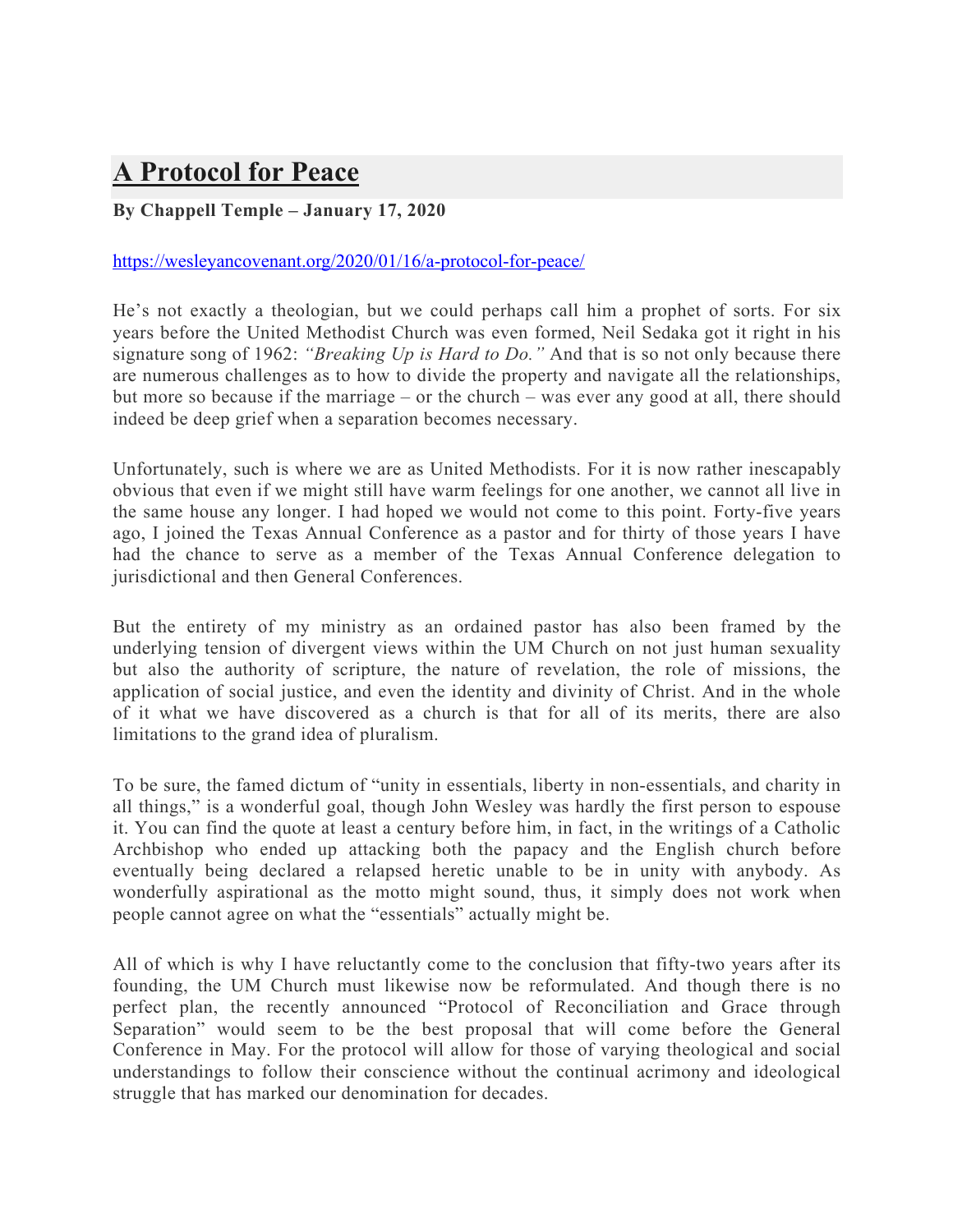Traditionalists, for instance, will be able to retain what have been the historic beliefs and practices of Methodism, though in a new wineskin that will also allow for a more local and lay-centered polity. Progressives, with the addition of a regional conference for the United States, will be empowered to pursue their vision of a church with a broader understanding of sexual ethics, identity formation, and ever-emerging revelation of God and God's Word. Centrists will be free to embrace their pragmatic approach to ministry. And those in the central conferences outside of the United States will have liberty to decide which expression of Methodism best matches their own understanding, discerning whether simply retaining the current name and logo is important enough to remain organically affiliated with those espousing practices with which they may not agree.

Again, the protocol is not perfect. Some on the progressive side may question why conservatives should receive twenty-five million dollars, forgetting that Methodists of many opinions contributed those funds in the first place over a rather long period of time. And others on the conservative side may think that the amount is not in any way commensurate with what traditional church members have poured into our collective life for decades.

Likewise, many traditionalists may wonder why they should be the ones to give up the denominational name and apparatus when they have, in fact, prevailed in every General Conference vote since 1972 and it is those within the progressive caucus who have not only defied our common *Discipline* but brought us to this brink of separation in the first place. Some have even said **that** it feels like we are being paid off just to go away.

But in the end, the more significant result of adopting this protocol will be that churches, or even annual conferences, of any persuasion will be able to follow their conscience out of the UM Church should they feel the need to do so without the penalty of loss of any of their local properties and resources. And that is a provision whose value cannot be overstated. For relaxing the Trust Clause is like loosening someone's grip around your neck and being free once more to not only breathe but to go where you may feel God is leading you.

In that regard, it will be critical for clergy, congregations, and conferences to clearly understand just exactly what the outlines of the emerging realities may be. *In order to continue to support the understandings which the world-wide United Methodist Church has prayerfully and consistently embraced over its entire history it will probably be necessary to leave not Methodism but The United Methodist Church*. For without doing so, all of us will remain stuck in an endless "Groundhog Day" of debate, dissension, disobedience, and disarray. The General Conference, bolstered by the growth of the denomination in Africa and elsewhere, may have the votes to retain the current stances on sexuality, for instance, but it will not have the power to enforce its decisions and so the resistance will only get worse.

On the other hand, should conferences and congregations be allowed to form a new expression of global Methodism, all kinds of exciting possibilities and ministry opportunities await us. Ideally, if annual conferences as a whole choose to make the shift, then the vast majority of our congregations will never even have to vote on the questions.